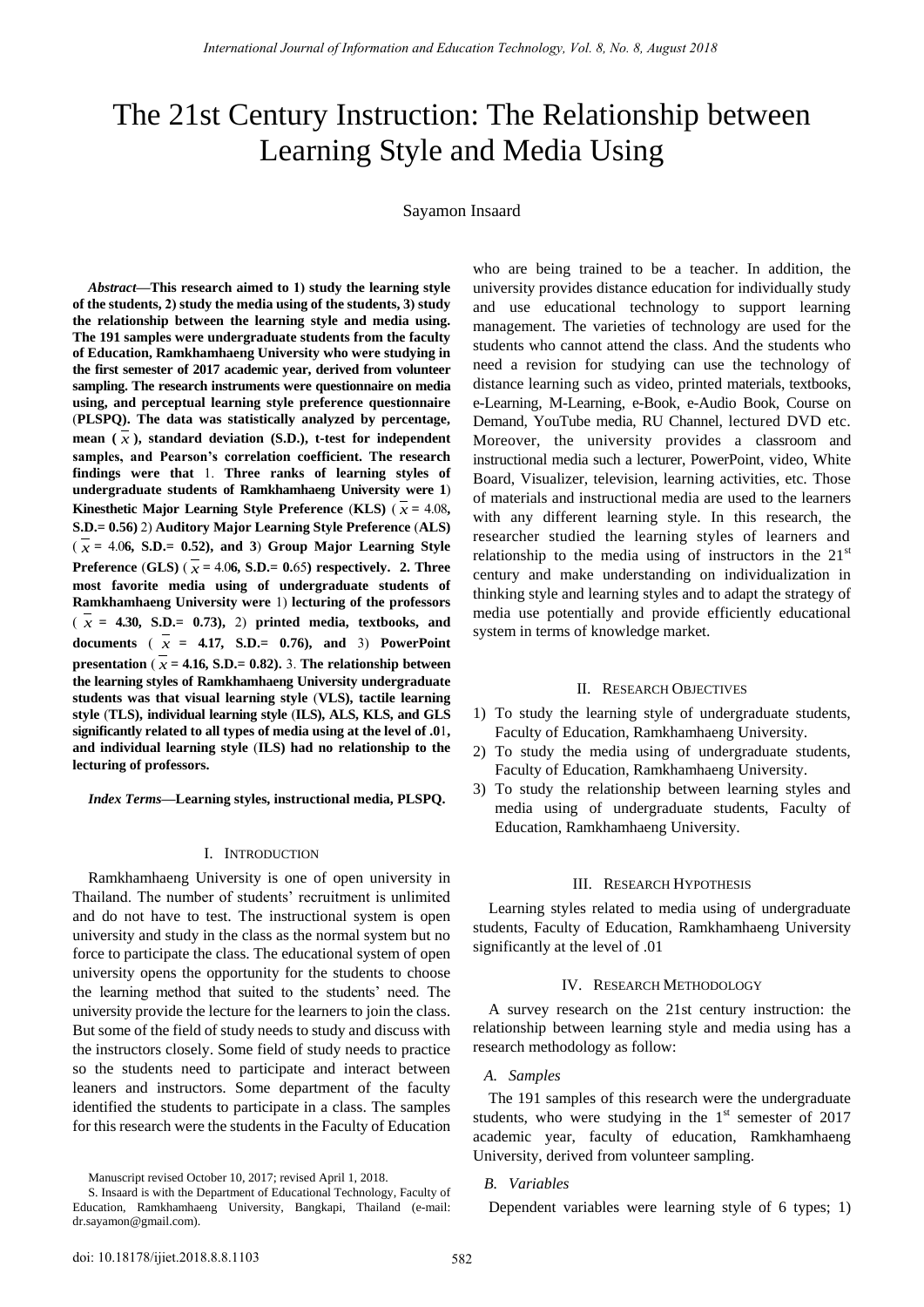VSL- Visual Learning Style 2) ALS- Audio Learning Style 3) TLS- Tactile Learning Style 4) KLS- Kinesthetic Learning Style 5) ILS- Individual Learning Style 6) GLS- Group Learning Style

Independent variables: media using

## *C. Research Instruments*

Research Instruments were questionnaire for learning style and media using consisted of 3 sections:

Section 1 Basic information of the students – the description of question was checklist with 5 items

Section 2 Perceptual Learning Style Preference Questionnaire: PLSPQ)  $[1]$  – the questions were 5 level rating scale with 30 items. The questions concerned 4 types of perception use; VSL- Visual Learning Style, ALS – Audio Learning Style, TLS – Tactile Learning Style, KLS – Kinesthetic Learning Style and Social Aspects learning styles (ILS – Individual Learning Style and GLS – Group Learning Style)

Section 3 The questionnaire on types of media for developing learning was 5level of rating scale with 15 items. The questionnaire was qualified by 5 experts by evaluating the quality of the instrument on content validity using IOC (Index of Item Objective Congruence). The IOC of any item should be more than 0.5 (IOC  $1 \ge 0.5$ ) to be accepted for using as a research instrument.

## *D. Data Collection*

The data was collected from 1-30 August 2017 by 200 volunteers (samples). The questionnaires were collected and checked before data analysis. It was found 95.50% were completed and used for data analysis.

*E. Data Analysis – The Data Was Analyzed Statistically as Follow:* 

- 1) The analysis of basic information of the samples was analyzed by frequency tally and percentage.
- 2) The analysis of perceptual learning style preference questionnaire: LSPQ was analyzed and translated the data analysis as follow: a score of learning style = mix score number of questions in any learning style x 2
	- Level of learning style score was classified into 3 groups Score 38-50 - Major Learning Style Preference Score 25-37 - Minor Learning Style Preference Score 0-24 - Negligible Learning Style Preference
- 3) The analysis of opinion level and the data dispersion by mean  $(x)$ , standard deviation had a criteria as follow:
	- $4.50 5.00$  refers to agree at the level of "most"

3.50 – 4.49 refers to agree at the level of "much"

 2.50 – 3.49 refers to agree at the level of "average"

 $1.50 - 2.49$  refers to agree at the level of "little"

- $1.00 1.49$  refers to agree at the level of "least" 4) The hypothesis test between the variables used t-test Independent
- 5) The analysis of relation between learning styles and media using by Pearson's correlation coefficient (r) from -1 to 1/ the minus score showed the negative relation and the plus score showed the positive relation of the variables.

 $r = .50$  to 1.00 or  $r = -.50$  to  $-1.00$  refers to the relation

of variables in high level

 $r = .30$  to .49 or  $r = -.30$  to  $-.49$  refers to the relation of variables in average level

 $r = .10$  to .29 or  $r = -.10$  to -.29 refers to the relation of variables in low level

 $r = .00$  refers to no relation between variables

#### V. RESEARCH FINDING

The survey research on "The 21st Century Instruction: The Relationship Between Learning Style and Media Using" aimed to 1) study the learning style of the students, 2) study the media using of the students, 3) study the relationship between the learning style and media using. The researcher presented the data analysis as follow:

Section 1 Basic information – the data analysis of the 191 samples were as follow:

| <b>TABLE I:</b> BASIC INFORMATION $(N = 191)$ |               |            |  |  |  |  |
|-----------------------------------------------|---------------|------------|--|--|--|--|
| <b>Status</b>                                 | <b>Number</b> | Percentage |  |  |  |  |
| $1.$ sex                                      |               |            |  |  |  |  |
| male                                          | 39            | 20.4       |  |  |  |  |
| female                                        | 152           | 79.6       |  |  |  |  |
| <b>Total</b>                                  | 191           | 100.0      |  |  |  |  |
| 2. level of study                             |               |            |  |  |  |  |
| $1st$ year                                    | 10            | 5.2        |  |  |  |  |
| $2^{\rm nd}$ year                             | 74            | 38.8       |  |  |  |  |
| $3^{\rm rd}$ year                             | 45            | 23.6       |  |  |  |  |
| $4th$ year                                    | 54            | 28.2       |  |  |  |  |
| $5th$ year                                    | 8             | 4.2        |  |  |  |  |
| <b>Total</b>                                  | 191           | 100.0      |  |  |  |  |
| 3. equipment used for access                  |               |            |  |  |  |  |
| online media                                  |               |            |  |  |  |  |
| (more than 1 was accepted)                    | 151           | 52.8       |  |  |  |  |
| mobile phone                                  | 11            | 3.8        |  |  |  |  |
| tablet                                        | 124           | 43.4       |  |  |  |  |
| computer                                      |               |            |  |  |  |  |
| <b>Total</b>                                  | 286           | 100.0      |  |  |  |  |
| 4. time of access online media                |               |            |  |  |  |  |
| (more than 1 was accepted)                    |               |            |  |  |  |  |
| 05.01-09.00 am.                               | 184           | 21.5       |  |  |  |  |
| 09.01-am. -1 pm.                              | 109           | 12.7       |  |  |  |  |
| $1.01$ pm. $-5$ pm.                           | 98            | 11.5       |  |  |  |  |
| $5.01 - 9$ pm.                                | 120           | 14.0       |  |  |  |  |
| $9.01$ pm. $-01.00$ am.                       | 154           | 18.0       |  |  |  |  |
| 01.01-05.00 am.                               | 190           | 22.3       |  |  |  |  |
| <b>Total</b>                                  | 855           | 100.0      |  |  |  |  |
| 5. How to learn (study)                       |               |            |  |  |  |  |
| Classroom                                     | 108           | 56.6       |  |  |  |  |
| Individual study                              | 8             | 4.2        |  |  |  |  |
| Both classroom and                            | 75            | 39.2       |  |  |  |  |
| individual learning                           |               |            |  |  |  |  |
| Total                                         | 191           | 100.0      |  |  |  |  |

Table I showed the data analysis of basic information of the samples. It was found that the samples were 20.3% male and 79.7% female. Most of the samples were  $2<sup>nd</sup>$  year students at 38.5%. The samples used mobile phone as a tool for accessing the media at 52.8%. Most of the samples accessed to online media at 01.01-05.00 am. at 22.3%. And most of the samples participated the classroom at 56.7%.

From Fig. 1 the data analysis on learning styles of the learners in overview was at the level of "much".  $(\bar{x} = 3.92,$  $S.D. = .46$ ) Considering in any learning styles, the learning style of KLS-Kinesthetic Learning Style was at the level of "much".  $(\bar{x} = 4.08, S.D. = .56)$  The less was GLS- Group Learning Style ( $\overline{x}$  =4.06, S.D.=.65)and ALS- Audio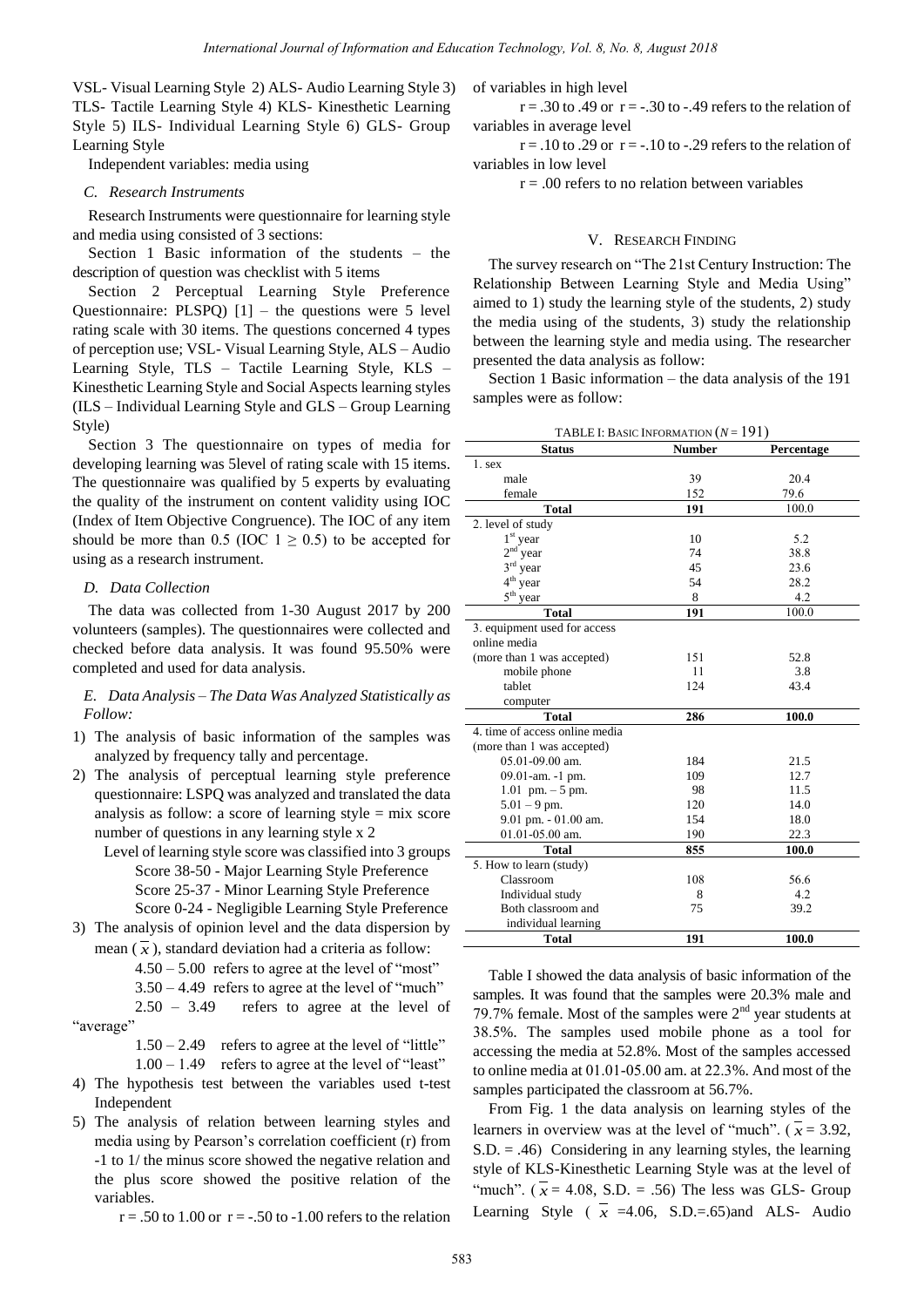Learning Style ( $\bar{x}$  = 4.05, S.D. = .52) respectively. And the ILS- Individual Learning Style was at the level of "least".





From Fig. 2 the students from the Faculty of Education, Ramkhamhaeng University had learning styles and the level of using learning styles as follow: Most of the samples had Major Learning Style Preference as follow: KLS-Kinesthetic Learning Style was at 77.08%, the less was ALS- Audio Learning Style at 76.04% and GLS- Group Learning Style at 72.92% respectively.

styles.

Most of the samples had Minor Learning Style Preference as follow: ILS- Individual Learning Style was at 45.31%, VSL- Visual Learning Style was at 35.42%, and TLS- Tactile Learning Style was at 33.33% respectively.

For Negligible Learning Style Preference, the most was ILS- Individual Learning Style at 11.98%, the less was GLS-Group Learning Style, and TLS- Tactile Learning Style respectively.





From Fig. 3 the data analysis on media using of undergraduate students, Faculty of Education, Ramkhamhaeng University found that overview of media using of the students was at the level of "much: Considering at the media using of undergraduate students Faculty of Education, Ramkhamhaeng University, the lecturing by instructor was mostly used at the level of "much" ( $\bar{x}$  = 4.30, S.D.= 0.73), the less was printed materials, textbook, leaning documents ( $\overline{x}$  = 4.17, S.D. = 0.76), and PowerPoint ( $\overline{x}$  = 4.16, S.D.= 0.82) respectively. The least used was DVD with narration.

TABLE II: BASIC THE DATA ANALYSIS ON RELATION BETWEEN LEARNING STYLES AND MEDIA USING

|                         |                                       | <b>Learning Style</b> |               |            |                                   |                                   |  |
|-------------------------|---------------------------------------|-----------------------|---------------|------------|-----------------------------------|-----------------------------------|--|
| <b>Types of media</b>   | VSL                                   | <b>ALS</b>            | <b>TLS</b>    | <b>KLS</b> | <b>ILS</b>                        | <b>GLS</b>                        |  |
|                         | r                                     | r                     | r             | r          | r                                 | r                                 |  |
| 1. Lecturing from       | $.36*$                                | $.43*$                | $.38*$        | $.46*$     | .12                               | $.46*$                            |  |
| instructors             | $\ast$                                | $\ast$                | $\ast$        | $\ast$     |                                   | $\frac{d\mathbf{x}}{d\mathbf{x}}$ |  |
| 2. Study with           | $.35*$                                | $.45*$                | $.40*$        | $.44*$     | $.15*$                            | $.50*$                            |  |
| PowerPoint in the       | $\ast$                                | $\ast$                | $\ast$        | $\ast$     | $\frac{d\mathbf{r}}{d\mathbf{r}}$ | $\frac{d\mathbf{x}}{d\mathbf{x}}$ |  |
| classroom               |                                       |                       |               |            |                                   |                                   |  |
| 3. Study with Video     | $.34*$                                | $.44*$                | $.40*$        | $.44*$     | $.16*$                            | $.45*$                            |  |
| in the classroom        | $\ast$                                | $\ast$                | $*$           | $*$        | *                                 | *                                 |  |
| 4. Study with White     | $.46*$                                | $.42*$                | $.44*$        | $.34*$     | $.34*$                            | $.30*$                            |  |
| Board in the            | $\ast$                                | $\ast$                | $\ast$        | $\ast$     | $\frac{d\mathbf{x}}{d\mathbf{x}}$ | $\ast$                            |  |
| classroom               |                                       |                       |               |            |                                   |                                   |  |
| 5. Study with           | $.42*$                                | $.44*$                | $.54*$        | .47*       | $.14*$                            | $.45*$                            |  |
| Visualizer in the       | $\frac{1}{2}$                         | $\ast$                | $\ast$        | $\ast$     | $\frac{d\mathbf{x}}{d\mathbf{x}}$ | $\frac{d\mathbf{x}}{d\mathbf{x}}$ |  |
| classroom               |                                       |                       |               |            |                                   |                                   |  |
| 6. Study with video     | $.39*$                                | .48*                  | $.47*$        | .48*       | $.22*$                            | .48*                              |  |
| media in theclassroom   | $\ast$                                | $\ast$                | $*$           | $\ast$     | *.                                | *.                                |  |
| 7. Do learning          | $.43*$                                | $.42*$                | $.57*$        | $.54*$     | $.26*$                            | $.50*$                            |  |
| activities as the       | $\ast$                                | $\ast$                | $*$           | $*$        | *                                 | $\ast$                            |  |
| instructors assigned in |                                       |                       |               |            |                                   |                                   |  |
| the classroom           |                                       |                       |               |            |                                   |                                   |  |
| 8. Study with printed   | $.42*$                                | $.38*$                | $.39*$        | $.37*$     | $.24*$                            | $.31*$                            |  |
| materials, textbooks,   | $\ast$                                | $\frac{1}{2}$         | $\ast$        | $\ast$     | $\frac{d\mathbf{x}}{d\mathbf{x}}$ | $\frac{d\mathbf{x}}{d\mathbf{x}}$ |  |
| documents               |                                       |                       |               |            |                                   |                                   |  |
| 9. Study by             | $.41*$                                | $.44*$                | $.42*$        | $.38*$     | $.28*$                            | $.36*$                            |  |
| e-Learning              | $\ast$                                | $\ast$                | $\ast$        | $\ast$     | *                                 | *                                 |  |
| 10. Study with          | $.51*$                                | .49*                  | $.51*$        | $.44*$     | $.33*$                            | .48*                              |  |
| e-Book                  | $\ast$                                | $\ast$                | $\ast$        | $\ast$     | $\frac{d\mathbf{r}}{d\mathbf{r}}$ | *                                 |  |
| 11. Study with          | $.44*$                                | $.42*$                | $.53*$        | $.42*$     | $.26*$                            | $.45*$                            |  |
| e-Audio Book            | $\ast$                                | $\ast$                | $\ast$        | $\ast$     | $\frac{d\mathbf{r}}{dt}$          | $\ast$                            |  |
| 12. Study by Cyber      | $.36*$                                | $.38*$                | $.34*$        | $.33*$     | $.28*$                            | $.29*$                            |  |
| Class Room              | $\ast$                                | $\ast$                | $\frac{1}{2}$ | $\ast$     | $\frac{d\mathbf{x}}{d\mathbf{x}}$ | *.                                |  |
| 13. Study with Course   | $.42*$                                | $.35*$                | $.27*$        | $.30*$     | $.34*$                            | $.19*$                            |  |
| on Demand               | $\ast$                                | $\ast$                | $*$           | $\ast$     | $\frac{d\mathbf{r}}{d\mathbf{r}}$ | $\ast$                            |  |
| (m-Learning)            |                                       |                       |               |            |                                   |                                   |  |
| 14. Study with          | $.28*$                                | $.33*$                | $.36*$        | $.38*$     | $.23*$                            | $.36*$                            |  |
| YouTube of RU           | $\frac{1}{2}$                         | $\frac{1}{2}$         | $\ast$        | $\ast$     | $\frac{d\mathbf{x}}{d\mathbf{x}}$ | $\frac{d\mathbf{x}}{d\mathbf{x}}$ |  |
| Channel                 |                                       |                       |               |            |                                   |                                   |  |
| 15. Study with DVD      | $.34*$                                | $.33*$                | $.40*$        | $.36*$     | $.27*$                            | $.34*$                            |  |
| with narration          | $\ast$                                | $\ast$                | ×             | $\ast$     | $\frac{d\mathbf{x}}{d\mathbf{x}}$ | $\frac{d\mathbf{r}}{d\mathbf{r}}$ |  |
| ** significance at .01  | r = Pearson's Correlation Coefficient |                       |               |            |                                   |                                   |  |

From Table II, the data analysis on relation between learning styles and media using found the learning styles and media using related significantly at the level of .01. in any item, the learning style of TLS related mostly to the learning activities as the instructors assigned in the classroom. (*r* = .57) The less was the relation between the learning style of TLS and the study with visualizer in the classroom  $(r = .54)$ , The next was learning style of ILS related to the learning activities as the instructors assigned in the classroom  $(r = .54)$ , and the learning style of TLS related to the study with e-Audio Book respectively. And the last, learning style of ILS had no relation to the lecturing from instructors.

## VI. RESEARCH DISCUSSION

1) The study on learning style of undergraduate students,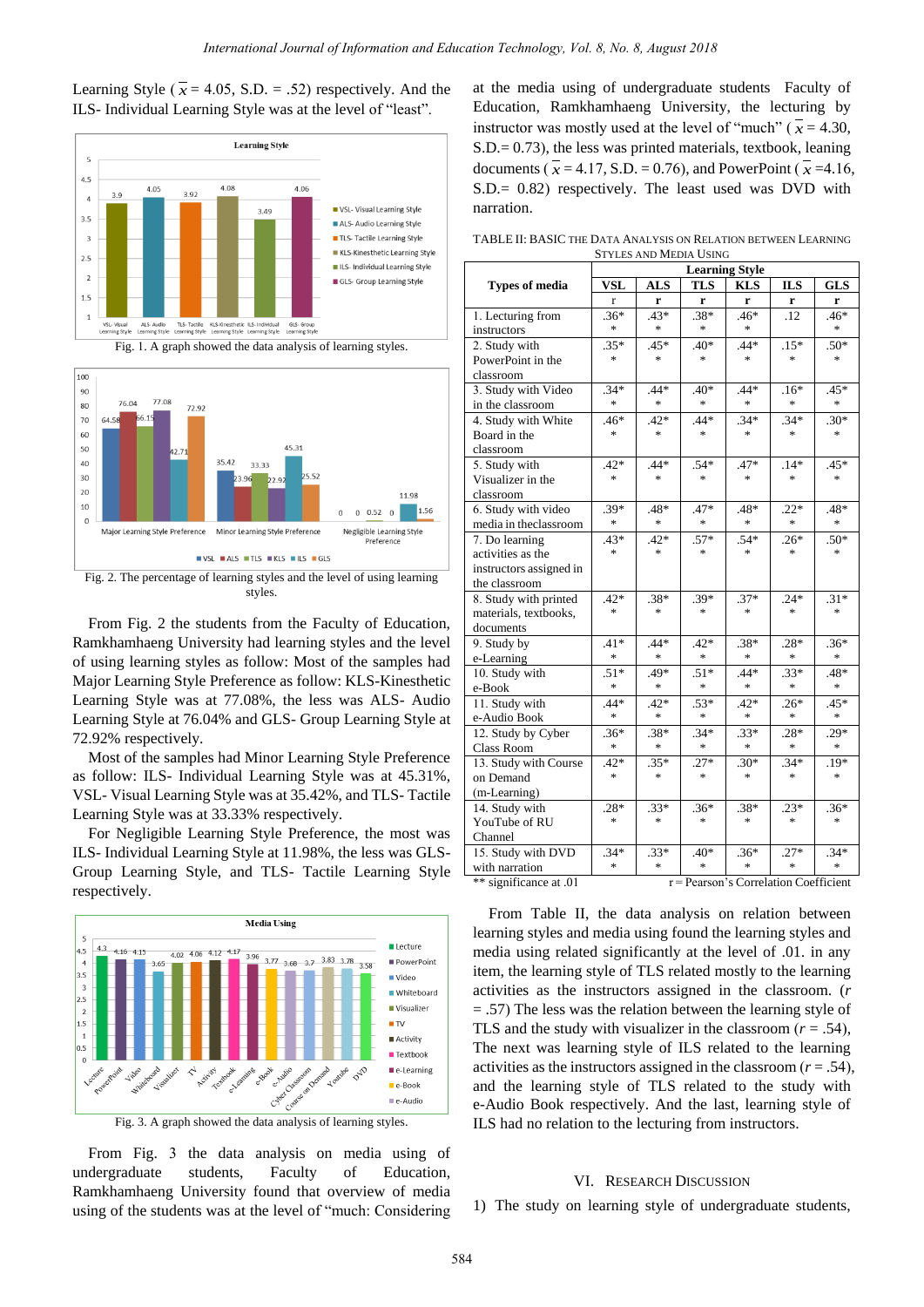Faculty of Education, Ramkhamhaeng University, found that the learning style of KLS-Kinesthetic Learning Style was at the level of "much:  $(\bar{x} = 4.08, S.D.=0.56)$ , the less was learning style of GLS- Group Learning Style  $(\bar{x})$ 4.06, S.D.  $= .65$ ) and learning style of ALS- Audio Learning Style ( $\bar{x}$  = 4.05, S.D. = .52) respectively. The learning style of ILS- Individual Learning Style had lowest mean which was harmonized to the research of [2], [3] that studied the learning style in English of the students and found the students agreed with learning style of GLS, KLS, and ASL. The learning style of ILS had the lowest mean. In addition, [1] had studied on the learning styles of Chinese students in the undergraduate study of the University in USA and found the students agreed with learning style of KLS and TLS but the students did not like the learning style of GLS.

From the result, the undergraduate students, Faculty of Education, Ramkhamhaeng University, had KLS-Kinesthetic learning style that the learners participated and learned in the classroom. The students also had learning style of GLS to work together with classmate and solve the problem in team to learn new things individually. The learning motivation and cooperation among group could stimulate the group to learn. The students also agreed with the learning style of ALS that learned by listening such as lecturing of instructors, conversation, tape recording, and assignment. This was harmonized to the study on media using which the lecturing in the classroom was the mostly used. [4] also studied the learning style of Japanese students in the university and found the students had the learning style of ALS. And the last, ILS- Individual Learning Style was the lowest which was harmonized to the use of DVD with narration for individual study that was the least used.

On the level of media using according to the learning styles found that most of the samples had Major Learning Style Preference as follow: KLS-Kinesthetic Learning Style was at 77.08%, the less was ALS- Audio Learning Style at 76.04% and GLS- Group Learning Style at 72.92% respectively. This was harmonized to [5] that studied the learning styles of undergraduate students majored in science and technology in Thailand which studied as EFL students. The study found that the undergraduate students majored in science and technology in Thailand agreed with many learning styles. The most was GLS and the least was ILS. The result was harmonized to Negligible Learning Style Preference that ILS- Individual Learning Style was the least at 11.98%. [2] mentioned the students with learning style of Minor Learning Style Preference and Major Learning Style Preference had good characteristics of learning style to perceive the learning information. For the students with no learning style, they would be not able to learn or perceive any information while learning.

2) The overview result on media using of undergraduate students, Faculty of Education, Ramkhamhaeng University, was at the level of "much". Considering at the media, the most media used was lecturing in the classroom which was at the level of "much".  $(\bar{x} = 4.30,$  $S.D. = 0.73$ ) The less was printed materials, textbooks and documents  $(\bar{x} = 4.17, S.D. = 0.76)$  and the use of

PowerPoint in the classroom ( $\overline{x}$  =4.16, S.D. = 0.82) respectively. The least used was DVD with narration which might be caused by the students in teaching profession that get familiar with lecturing in the classroom and gain experience of teaching and enhance the profession of them. So the instructors should provide the learning activity to let he students participate the learning process and connect learning to the online media to search information for learning individually and lead to extend knowledge learned as a dynamic to study outside of the classroom. The learning activity might be group working to find the answer or cooperate to summarize and reflect the knowledge (sharing knowledge). The research also found the increasing of media

Using of e-Learning, e-Book, e-Audio Book, Cyber Class Room, Course on Demand (m-Learning), and YouTube (RU Channel). Those of media was the appropriate technology for supporting the learning management not even in the classroom and also response the students who cannot attend the classroom and suited for individual study.

3) The study on relation between learning styles and media using of the undergraduate students, Faculty of Education, Ramkhamhaeng University found that the learning style of TLS had mostly related to the lecturing in the classroom.  $(r = .57)$  The less was learning style of TLS related to the use of visualizer in the classroom  $(r = .54)$ , the learning style of KLS related to doing learning activities as the instructors assigned in the classroom (*r* = .54) and the learning style of TLS related to the use of e-Audio Book respectively. And the learning style of ILS had no relation to the lecturing in the classroom. From the research result, the learning style of TLS which learned by doing such as the Buddha Image casting, laboratory and learning by the real object such a pictorial book, flashcard. The learners of this learning style learned by doing instead of reading, listening from instructors. The learners were happy to invent things individually. This was mostly related to the learning assignment of instructors included the use of visualizer in the classroom. Similar to the learning style of KLS; learning from experience and participate in learning activity, will memorize by the method of learning with excursion or mix method such as using tape recording and other learning activity. This mix method lead KLS learning style related to learning activity in the classroom. [6] advised knowledge and understanding were the most important for the classroom and technology also effected the learning attendance of the learners. The instructors should use many styles of teaching by student centered approach and challenge the students to learn. The knowing of learning style of learners is essential for learning management. The learners will adapt the learning style and the instructors are able to choose the instructional strategy for the learners and gain effective learning at last.

Moreover, the instructors should adapt the instructional strategy related to the use of technology to provide in the learning management. The classroom activity such as project-based learning, problem based learning can be applied in learning management and learning environment to